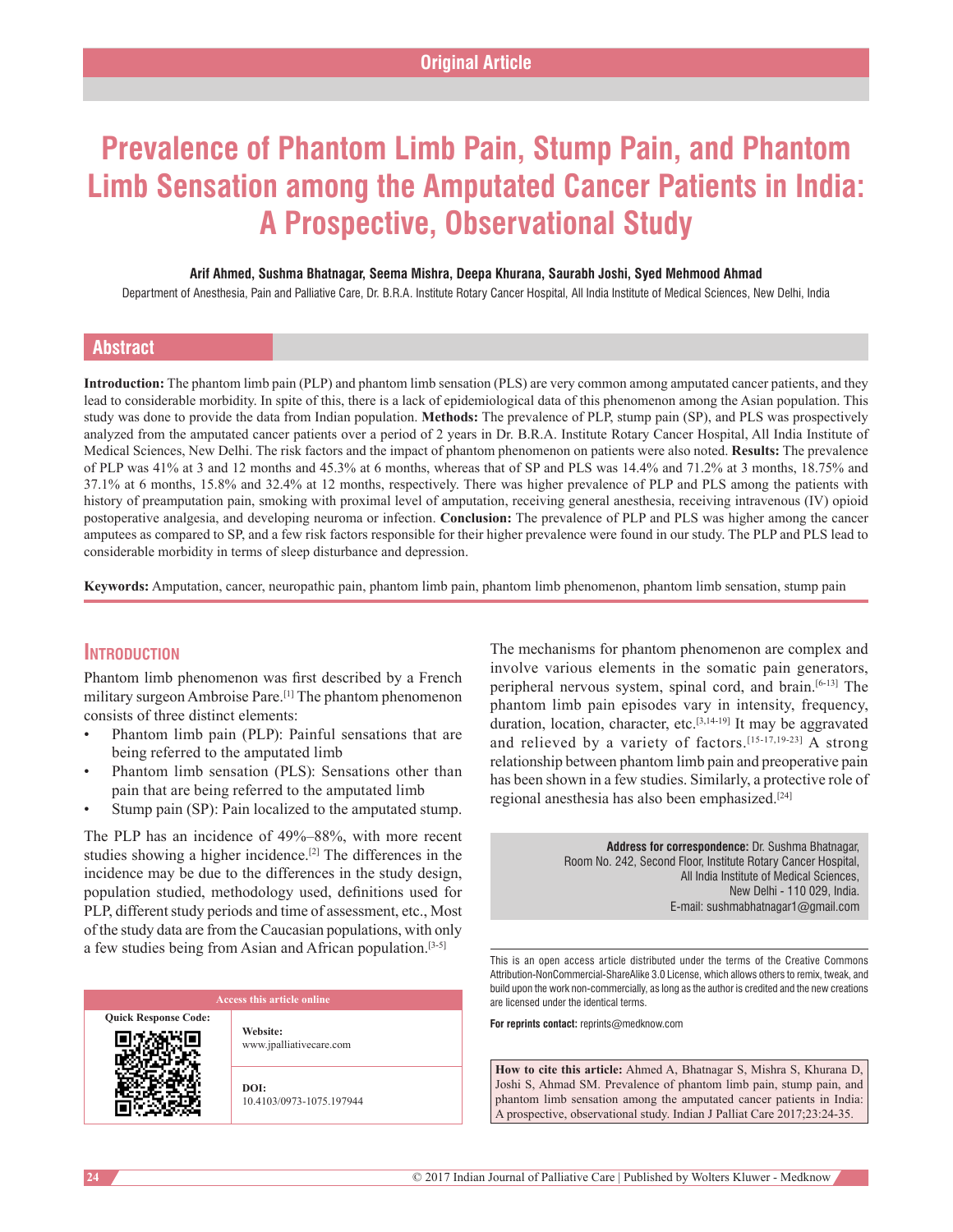We undertook this prospective, observational study among cancer amputees at a tertiary care cancer center to quantify the prevalence of PLP, SP, and PLS. As far as we are aware, this is the first attempt to quantify the prevalence in Indian patient population. In addition, their association with various risk factors, to characterize the PLP, SP, and PLS, and to assess their impact on patients quality of life or functionality.

# **Methods**

This was a prospective, observational study carried out over a period of 2 years from November 2009 to November 2011 at Dr. B.R.A. Institute Rotary Cancer Hospital, All India Institute of Medical Sciences, New Delhi, India, after obtaining approval from the Institutional Ethical Committee. After obtaining informed consent, 160 patients over the age of 18 years undergoing amputation were consecutively enrolled into the study. Patients suffering from multiple malignancy, metastatic cancer, diabetes mellitus, psychiatric illness, neurological disorder were excluded from the analysis.

# **Definitions**

- Phantom limb pain (PLP) was defined as painful sensation arising out of the amputated limb
- Nonpainful sensation arising out of amputated limb was referred to as PLS
- SP was defined as the pain arising out of amputated stump.

# **Mechanisms of PLP and phantom limb sensation**

The mechanism responsible for PLP and PLS is still debatable, however a lot of theories had been given. Following amputation, there may be formation of neuroma showing abnormal spontaneous activity, and on mechanical and chemical stimulation, which is thought to be due to upregulation of sodium channels. Furthermore, other factors though to have an influence on the PLP are decreased threshold for PLP, increased c-fiber activity,inverse relationship between pressure pain threshold and phantom limb pain intensity , abnormal activity of dorsal root ganglion, and so on.<sup>[12,13]</sup> Sympathetic nervous system also plays a role in maintaining PLP.[10,11] Further, there is spinal plasticity, i.e., increase in the excitability of spinal neurons, more accessibility of Aδ‑ and c‑fibers to other pathways.<sup>[9]</sup> N-methyl-D-aspartate receptor systems are also believed to have a role in "wind-up" phenomenon seen in PLP.<sup>[4]</sup> Furthermore, spinal and cerebral reorganization occurs and there is a relationship between degree of reorganization and pain. $[6,7]$ 

# **Data collection**

Suitable patients were assessed by an independent physician who was not a part of the team involved in the study.

Patients were assessed preoperatively, intraoperatively, and postoperatively at 3, 6, and 12 months.

Preoperatively, the subjects were assessed for presence of preoperative limb pain, for their concerns regarding the disease and surgical concerns regarding amputation using a 5‑point Likert scale as  $1 =$  strongly agree,  $2 =$  agree,  $3 =$  neutral,  $4 =$  disagree, and  $5 =$  strongly disagree. Scores 1 and 2 are

taken as a positive response of having disease and surgical concerns. Pain was assessed before surgery and after surgery by means of an 11‑point numerical rating scale (NRS); 0 for no pain and 10 for worst imaginable pain. The subjects were also explained about the potential for future development of PLP, SP, and PLS and were requested to report them.

Perioperatively, development of postoperative pain, use of regional analgesia, postoperative epidural analgesia, and development of infection, hematoma, and neuroma were noted.

Postoperatively, PLP, SP, and PLS were assessed by means of a questionnaire. The intensity of PLP and SP was evaluated using the 11‑point NRS. The frequency, duration, character, aggravating and relieving factors, analgesic requirement, and other treatment factors were also noted.

The risk factors thought to be associated with PLP, SP, and PLS were also studied, such as age, sex, preoperative pain, postoperative infections, seroma production, radiotherapy, chemotherapy, and site and level of amputation. The patients were assessed for depression, sleep disturbance, and anxiolytic intake. They were also assessed for the use of prosthesis. The implications of PLP, SP, and PLS on functional state of the patient were also assessed using the Karnofsky performance status score.

## **The statistical analysis**

The statistical analysis was performed using Statistical Package for the Social Sciences SPSS (version 16, SPSS Inc., Chicago, Illinois, USA) for Windows. The variables were expressed as mean and standard deviation. The association between PLP, SP, and PLS with the various risk factors was analyzed by Chi‑square test or Fisher's exact test. The results were later verified by Mann–Whitney U‑test due to skewness of the data and smaller number of patients experiencing PLP, SP, and PLS. ABonferroni–Holm analysis was also performed at the end as there were multiple comparisons for PLP and PLS. For PLP, SP, and PLS, relative risks with odds ratios (ORs) with 95% confidence interval were calculated. Level of significance was set at *P* < 0.05. Regression analysis is performed for each risk factor to analyze the risk for development of PLP, SP, and PLS.

# **Results**

In our study, 160 patients were recruited and 139 patients completed the study. Three patients had died during the follow-up, four patients developed metastasis to other organs, three patients opted to move out of the study, four patients had developed pain at other sites, and seven patients were lost in follow‑up.

## **Demographic factors**

# **Age**

The mean age of the patients was  $38.23 \pm 1.54$  years The prevalence of PLP, SP and PLS among various age groups are well described in Table 1.

# **Sex**

More than two-third of the patients were male (71.9%) [Table 1]. The risk for development of PLP and SP was low whereas for PLS was higher in males [Tables 2-4].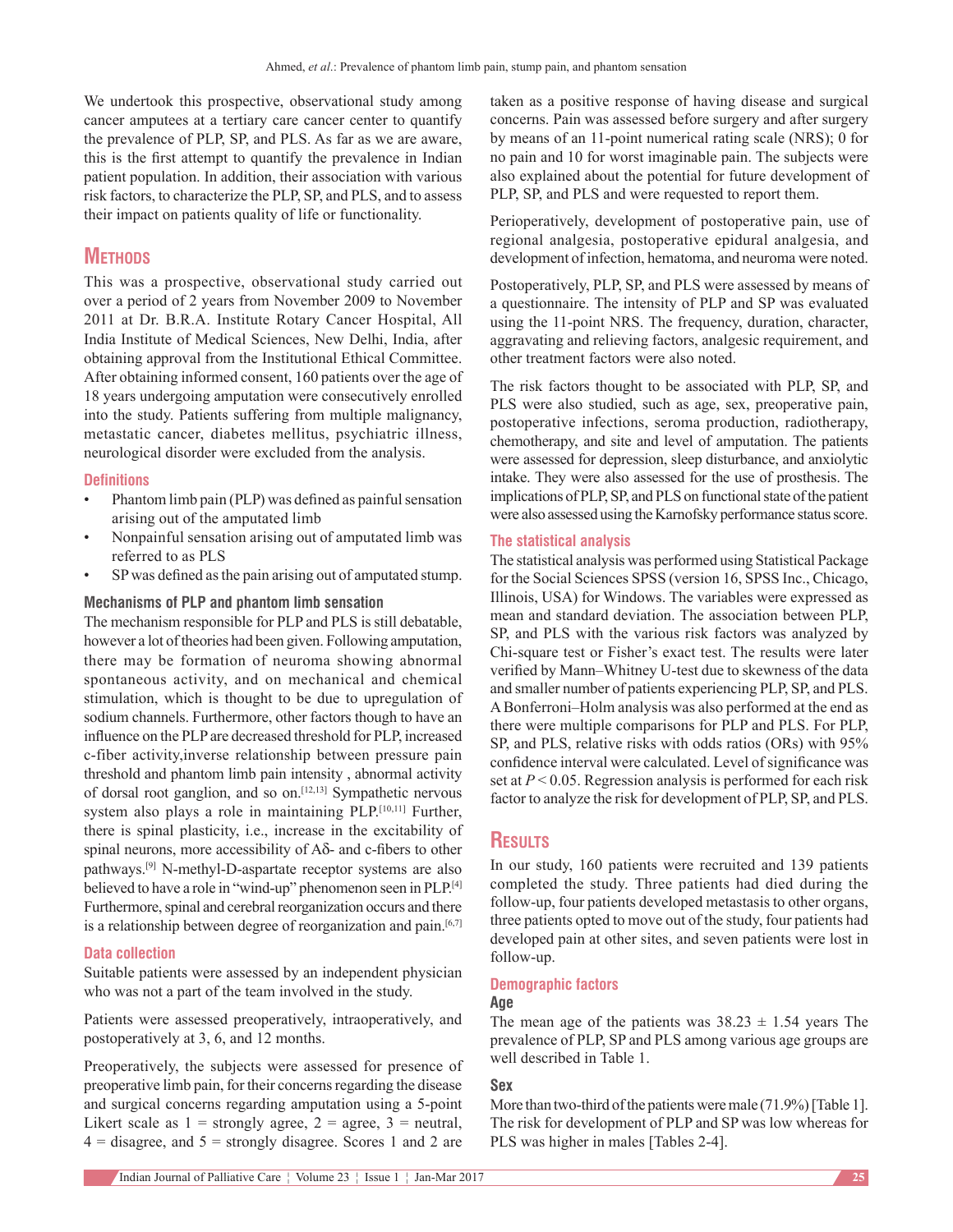# **Smoking**

Smoking was present in almost equal number of patients (48.6% were smoking and 51.4 were nonsmoking) [Table 1]. The risk for PLP with smoking was higher at 3 and 6 months, for SP was high at 3 months, and for development of PLS was high at 12 months [Tables 2-4].

# **Marriage**

In our study, 71.9% of patients were married. Among the married patients, the risk of development of PLP was high at 3 months and of that of SP was higher at throughout the period of study [Tables 2 and 3].

# **Level of amputation**

In our study, most of the amputations were at the level of above knee (43.1%), followed by below knee (34.88%), above elbow (17.9%), and below elbow (7.9%). The proximal level of amputation had a higher prevalence of PLP than distal level of amputation [Table 5].

# **Preoperative factors**

## **Preoperative pain**

Preoperative pain has been found in 36.67% patients. There was higher prevalence of PLP and PLS among the patients with preoperative pain, with a higher risk of the development of both with preoperative pain [Tables 1,2 and 4], whereas there were low prevalence and low risk of development of SP with preoperative pain [Tables 6 and 3].

## **Preoperative gabapentin**

Preoperatively, 61.9% of patients had received gabapentin. The use of preoperative gabapentin did not have any significant impact on the prevalence of PLP and PLS, however there was a decrease in prevalence and risk of development of SP in those patients who had used it [Tables 6 and 3].

#### **Disease and surgical concerns**

Positive disease and surgical concerns were present in almost half of the patients, 50.35% and 48.92%, respectively. The prevalence and risk of developing PLP and SP with disease concern were high at 6 and 12 months, whereas the prevalence and risk for PLS were low [Tables 6 and 2-4].

With surgical concerns, the prevalence and risk of developing PLP and SP were higher at 6 and 12 months, on the other hand it did not have any significant impact on PLS [Tables 1 and 2-4].

# **Treatment‑related factors**

# **Chemotherapy**

Chemotherapy was given to only 33.8% of patients. The prevalence and risk of developing PLP and PLS were higher at the end of the study, whereas the prevalence and risk of developing SP were high at the early part of the study [Tables 6 and 2-4].

# **Radiotherapy**

Radiotherapy was given to 53% of patients. The prevalence and the risk of developing PLP were higher with radiotherapy at only in the early part of the study, whereas it has no impact on SP [Tables 6 and 2-4].

## **Intraoperative factors**

# **Anesthetic technique**

The general anesthesia alone was given in 53 patients(38.1%) and regional anesthesia (alone or supplemented to general anesthesia) was given in 86 patients (61.8%). With general anesthesia, the prevalence and risk of developing of PLP were high and that of SP were low, whereas the risk of developing PLS was high till 6 months [Tables 6 and 2-4].

## **Postoperative factors**

## **Postoperative analgesia**

Postoperative analgesia was provided with intravenous (IV) opioid in 83 (59.71%) patients, whereas 55 (39.5%) patients received regional analgesia. In patients receiving IV opioids, the prevalence of PLP and PLS was found to be high [Table 6]. The OR for developing PLP was higher with IV opioid as compared to those who received regional anesthesia [Table 2].

**Table 1: Various demographic factors and the prevalence of phantom limb pain, sensation, and stump in relation to the demographic factors**

|             | Number of                  |                | 3 months       |           |             | 6 months     |             |           | 12 months |                |
|-------------|----------------------------|----------------|----------------|-----------|-------------|--------------|-------------|-----------|-----------|----------------|
|             | patients $(\%)$            | <b>PLP</b> (%) | SP (%)         | PLS(%)    | PLP(%)      | SP(%)        | PLS(%)      | PLP $(%)$ | SP $(%)$  | <b>PLS</b> (%) |
| Age (years) |                            |                |                |           |             |              |             |           |           |                |
| $<$ 30      | 47 (33.81)                 | 20(42.5)       | 7(14.8)        | 11(23.4)  | 22(46.8)    | 8(17)        | 16(34)      | 20(42.5)  | 6(12.7)   | 18 (38.2)      |
| $31 - 40$   | 35(25.17)                  | 13(37.1)       | 6(17.1)        | 15(42.8)  | 18(51.4)    | 8(22.8)      | 15(42.8)    | 13(37.1)  | 7(20)     | 10(28.5)       |
| $41 - 50$   | 25 (17.98)                 | 9(25.7)        | 2(8)           | 6(24)     | 10(40)      | 4(16)        | 9(36)       | 11(44)    | 5(20)     | 5(20)          |
| 51-60       | 23 (16.54)                 | 10(43.4)       | 5(17.3)        | 5(17.3)   | 10(43.4)    | 6(26)        | 10(43.4)    | 11(47.8)  | 4(17.3)   | 9(39.1)        |
| >61         | 9(6.47)                    | 5(55.5)        | $\overline{0}$ | 1(11.1)   | 3(27.2)     | $\mathbf{0}$ | 2(22.2)     | 2(22.2)   | $\theta$  | 3(33.3)        |
| Sex         |                            |                |                |           |             |              |             |           |           |                |
| Male        | 102(72.9)                  | 39 (38.2)      | 14 (37.2)      | 77 (75.4) | 41 $(44.1)$ | 19(18.6)     | 41 $(40.1)$ | 39 (38.2) | 16(15.6)  | 37(36.2)       |
| Female      | 37(26.4)                   | 18 (48.64)     | 6(16.2)        | 24 (64.8) | 22(59.4)    | 7(18.9)      | 11(29.7)    | 18(48.6)  | 6(16.21)  | 8 (21.6)       |
| Married     |                            |                |                |           |             |              |             |           |           |                |
| Yes         | 100(71.9)                  | 43 (43)        | 16(16)         | 29(29)    | 45 (45)     | 21(21)       | 39 (39)     | 40 (40)   | 18(18)    | 31(31)         |
| No          | 39(28.1)                   | 14(35.8)       | 4(10.2)        | 9(23)     | 18 (46.15)  | 5(12.8)      | 13(33.4)    | 17(43.5)  | 4(10.2)   | 14(35.8)       |
| Smoking     |                            |                |                |           |             |              |             |           |           |                |
| Yes         | 67(48.6)                   | 30(44.7)       | 11(16.4)       | 21(31.3)  | 32(47.7)    | 12(17.9)     | 27(40.2)    | 25(37.3)  | 10(14.9)  | 25(37.3)       |
| No          | 71 (51.4)                  | 27(38)         | 9(12.6)        | 17(23.9)  | 31 (43.66)  | 14(20.8)     | 25(35.2)    | 32(45)    | 12(16.9)  | 20(28.1)       |
| $CD\_CI$    | ו ויו המידה והיו היו היו ה |                |                |           |             |              |             |           |           |                |

SP: Stump pain, PLP: Phantom limb pain, PLS: Phantom limb sensation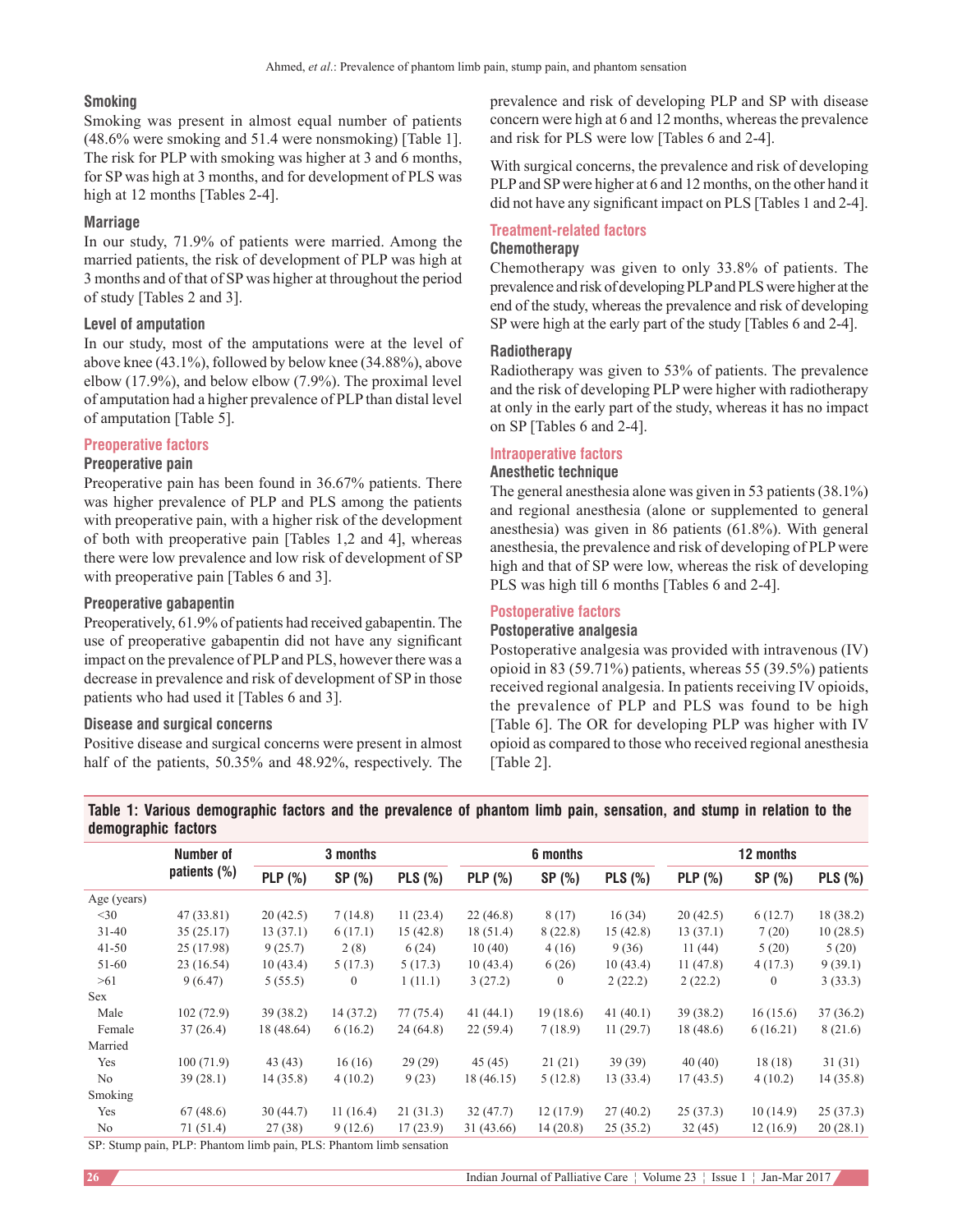| Table 2: Odds ratio for phantom limb pain |        |                 |       |              |       |                 |  |  |  |  |
|-------------------------------------------|--------|-----------------|-------|--------------|-------|-----------------|--|--|--|--|
|                                           |        | 3 months        |       | 6 months     |       | 12 months       |  |  |  |  |
|                                           | 0R     | 95% CI          | 0R    | 95% CI       | 0R    | 95% CI          |  |  |  |  |
| <b>Sex</b>                                | 0.653  | 0.306-1.395     | 0.458 | 0.213-0.986  | 0.653 | 0.306-1.395     |  |  |  |  |
| Married                                   | 1.347  | 0.627-2.894     | 0.955 | 0.454-2.006  | 0.863 | 0.408-1.824     |  |  |  |  |
| Smoking                                   | 1.403  | 0.710-2.775     | 1.11  | 0.568-2.174  | 0.680 | 0.343-1.348     |  |  |  |  |
| Radiotherapy                              | 1.329  | 0.664-2.66      | 0.997 | 0.501-1.984  | 1.034 | 0.516-2.073     |  |  |  |  |
| Chemotherapy                              | 0.844  | 0.411-1.731     | 1.095 | 0.541-2.216  | 1.256 | 0.617-2.559     |  |  |  |  |
| Infection                                 | 2.532  | 0.58-11.05      | 3.895 | 0.759-20.02  | 2.532 | 0.580-11.05     |  |  |  |  |
| Anesthesia                                |        |                 |       |              |       |                 |  |  |  |  |
| General                                   | 1020   | 0.516-2.073     | 1.217 | 0.847-1.750  | 1.098 | 0.733-1.643     |  |  |  |  |
| Regional                                  | 0.986  | 0.678-1.535     | 0.844 | 0.608-1.171  | 0.936 | $0.70 - 1.253$  |  |  |  |  |
| Postoperative analgesia                   |        |                 |       |              |       |                 |  |  |  |  |
| IV opioids                                | 1.405  | 0.943-2.092     | 1.415 | 0.984-2.034  | 1.217 | 0.814-1.819     |  |  |  |  |
| Regional analgesia                        | 0.782  | 0.578-1.060     | 0.740 | 0.529-1.035  | 0.871 | $0.650 - 1.167$ |  |  |  |  |
| Perioperative<br>gabapentin               | 0.752  | $0.76 - 1.506$  | 0.887 | 0.446-1.762  | 1.246 | 0.618-2.519     |  |  |  |  |
| Neuroma                                   | 2.532  | 0.532-11.05     | 9.375 | 1.12-78.39   | 2.532 | $0.58 - 11.05$  |  |  |  |  |
| Preoperative pain                         | 2.825  | 1.385-5.762     | 4.069 | 1.956-8.464  | 1.683 | 0.836-3.389     |  |  |  |  |
| Use of prosthesis                         | 2.383  | 1.193-4.760     | 4.008 | 1.972-8.142  | 2.383 | 1.193-4.760     |  |  |  |  |
| Postoperative pain                        | 31.2   | 8.971-108.50    | 30.09 | 9.818-92.224 | 8.225 | 3.459-19.55     |  |  |  |  |
| Disease concerns                          | 0.816  | $0.415 - 1.606$ | 1.303 | 0.667-2.544  | 1.672 | 0.845-3.309     |  |  |  |  |
| Surgical concerns                         | 1.014  | 0.516-1.993     | 1.629 | 0.831-3.192  | 1.450 | 0.735-2.859     |  |  |  |  |
| Depression                                | 3.86   | 1.748-8.524     | 4.89  | 2.35-10.17   | 5.41  | 2.381-12.31     |  |  |  |  |
| Sleep disturbance                         | 21.429 | 8.284-55.431    | 3.068 | 1.521-6.190  | 3.441 | 1.633-7.25      |  |  |  |  |

OR: Odds ratio, CI: Confidence interval, IV: Intravenous

# **Table 3: Odds ratio of various factors for stump pain**

|                         | 3 months  |                 |           | 6 months        |                | 12 months   |
|-------------------------|-----------|-----------------|-----------|-----------------|----------------|-------------|
|                         | <b>OR</b> | 95% CI          | <b>OR</b> | 95% CI          | 0 <sub>R</sub> | 95% CI      |
| Sex                     | 0.822     | 0.290-2.326     | 0.98      | 0.375           | 0.961          | 0.345-2.677 |
| Married                 | 1.667     | $0.52 - 5.34$   | 1.858     | $0.629 - 5.19$  | 1.921          | 0.606-6.087 |
| Smoking                 | 1.353     | 0.522-3.506     | 0.888     | 0.378-2.09      | 0.863          | 0.343-2.153 |
| Radiotherapy            | 0.657     | 0.236-1.825     | 0.830     | 0.340-2.026     | 0.720          | 0.272-1.902 |
| Chemotherapy            | 2.216     | 0.850-5.78      | 1.045     | 0.426-2.563     | 0.695          | 0.253-1.913 |
| Infection               | 0.842     | 0.98-7.236      | 0.606     | $0.071 - 5.149$ | 1.202          | 1.113-1.298 |
| Anesthesia              |           |                 |           |                 |                |             |
| General                 | 0.541     | $0.209 - 1.402$ | 1.014     | 0.498-2.067     | 1.123          | 0.516-2.446 |
| Regional                | 1.097     | 0.963-1.250     | 0.977     | 0.846-1.175     | 0.978          | 0.841-1.137 |
| Postoperative analgesia |           |                 |           |                 |                |             |
| IV opioids              | 1.0       | 0.440-2.301     | 0.799     | 0.384-1.662     | 0.862          | 0.388-1.917 |
| Regional                | 0.999     | 0.848-1.150     | 1.052     | 0.896-1.234     | 1.038          | 0.888-1.189 |
| Gabapentin              | 2.028     | 0.691-5.951     | 1.489     | 0.597-3.714     | 1.790          | 0.653-4.908 |
| Neuroma                 | 0.842     | 0.098-7.236     | 0.606     | $0.071 - 5.149$ | 0.748          | 0.087-6.403 |
| Preoperative pain       | 0.918     | 0.341-2.472     | 0.724     | 0.29-1.807      | 0.6            | 0.219-1.647 |
| Postoperative pain      | 2.174     | 0.742-0.373     | 1.297     | 0.532-3.161     | 0.936          | 0.37-2.366  |
| Use of prosthesis       | 1.245     | 0.482-3.214     | 1.524     | 0.647-3.587     | 1.250          | 0.502-3.111 |
| Disease concerns        | 0.778     | $0.3 - 2.014$   | 1.188     | 0.505-2.791     | 1.906          | 0.744-4.887 |
| Surgical concerns       | 0.832     | 0.321-2.154     | 1.275     | 0.542-2.997     | 2.045          | 0.796-5.235 |
| Depression              | 1.1217    | $0.43 - 3.443$  | 1.628     | $0.691 - 3.83$  | 0.56           | 0.178-1.797 |
| Sleep disturbance       | 1.886     | 0.719-4.946     | 0.46      | 0.181-1.192     | 1.009          | 0.379-2.683 |

OR: Odds ratio, CI: Confidence interval, IV: Intravenous

## **Neuroma**

Neuroma occurred in about 8 (5.75%) patients. The prevalence and risks of developing PLP with neuroma were high. With neuroma, the prevalence and risks of developing PLS were high throughout the study period whereas that of SP were low [Tables 2-5].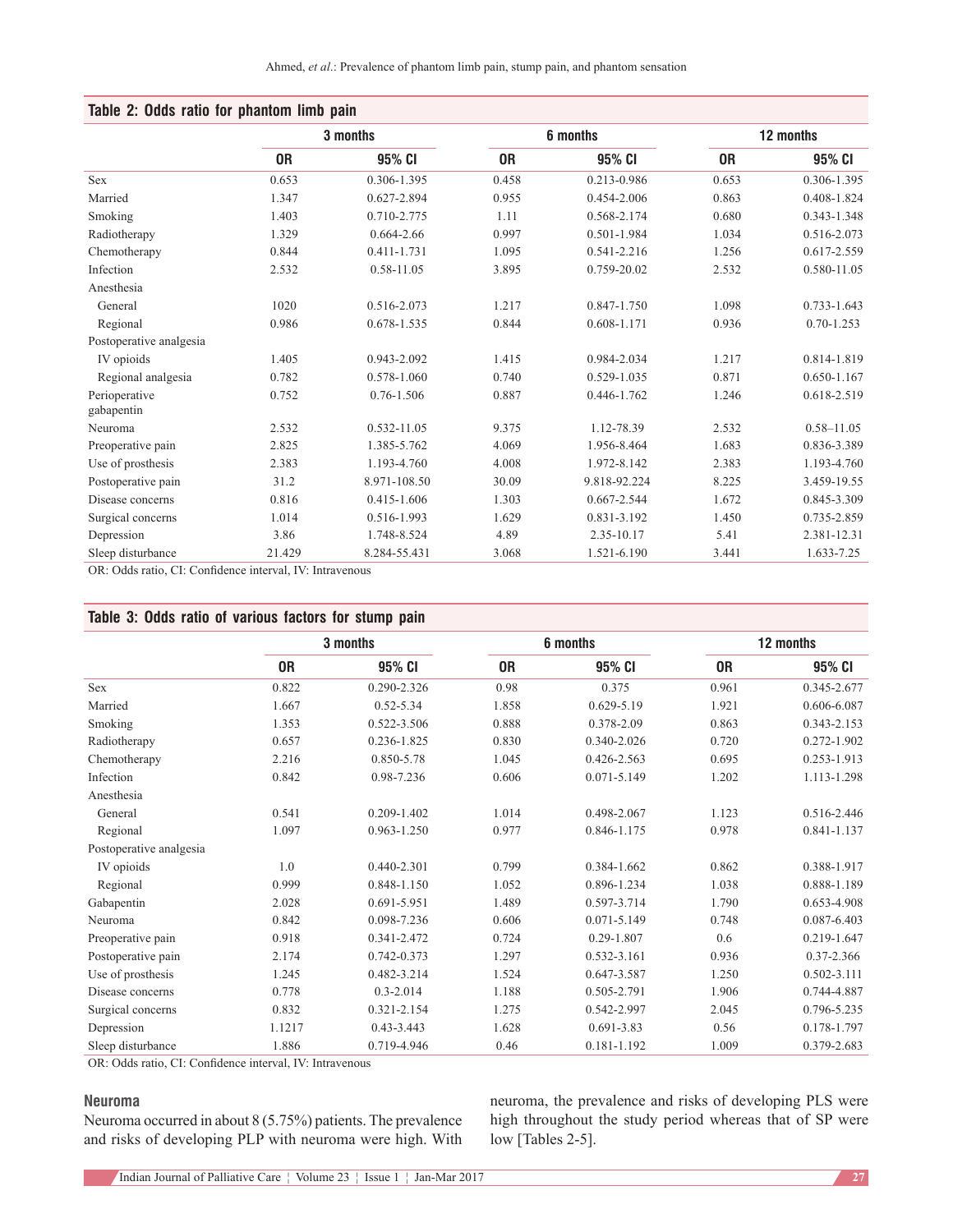|                         |       | 3 months    |           | 6 months        |           | 12 months       |
|-------------------------|-------|-------------|-----------|-----------------|-----------|-----------------|
|                         | 0R    | 95% CI      | <b>OR</b> | 95% CI          | <b>OR</b> | 95% CI          |
| Sex                     | 1.668 | 0.741-3.757 | 0.629     | $0.28 - 1.413$  | 2.063     | 0.855-4.978     |
| Married                 | 0.734 | 0.310-1.738 | 0.782     | 0.359-1.702     | 0.802     | 0.368-1.749     |
| Smoking                 | 0.69  | 0.326-1.461 | 0.857     | 0.429-1.792     | 1.423     | 0.694-2.921     |
| Radiotherapy            | 1.261 | 0.578-2.75  | 0.755     | 0.373-1.526     | 0.850     | $0.407 - 1.77$  |
| Chemotherapy            | 0.711 | 0.328-1.542 | 0.944     | 0.458-1.949     | 1.494     | 0.713-3.131     |
| Infection               | 0.409 | 0.263-0.872 | 0.578     | 0.138-2.418     | 0.282     | 0.034-2.368     |
| Anesthesia              |       |             |           |                 |           |                 |
| General only            | 1.203 | 0.989-1.463 | 1.391     | 0.910-2.126     | 0.895     | 0.540-1.484     |
| Regional                | 0.580 | 0.307-1.094 | 0.811     | $0.61 - 1.079$  | 1.053     | 0.835-1.329     |
| Postoperative analgesia |       |             |           |                 |           |                 |
| IV opioids              | 0.965 | 0.780-1.194 | 0.878     | $0.669 - 1.152$ | 0.862     | 0.517-1.438     |
| Regional                | 1.098 | 0.635-1.895 | 1.240     | 0.803-1.913     | 1.076     | 0.851-1.345     |
| Gabapentin              | 1.081 | 0.503-2.324 | 2.22      | 1.094-4.513     | 0.676     | 0.328-1.396     |
| Neuroma                 | 1.409 | 1.263-1.572 | 0.336     | $0.077 - 1.468$ | 1.271     | 0.290-5.572     |
| Preoperative pain       | 1.255 | 0.340-1.564 | 1.078     | 0.435-1.802     | 0.806     | 0.382-1.699     |
| Postoperative pain      | 3.492 | 1.564-7.795 | 1.615     | 0.985-2.648     | 1.988     | 0.928-4.260     |
| Use of prosthesis       | 1.499 | 0.709-3.170 | 1.965     | 0.980-3.944     | 1.236     | 0.606-2.522     |
| Disease concerns        | 0.717 | 0.413-1.244 | 0.668     | $0.429 - 1.04$  | 0.409     | 0.196-0.882     |
| Surgical concerns       | 0.759 | 0.437-1.318 | 0.895     | $0.6 - 2.376$   | 0.767     | 0.376-1.565     |
| Depression              | 2.342 | 1.048-5.233 | 1.47      | 0.733-2.961     | 1.394     | $0.635 - 3.063$ |
| Sleep disturbance       | 3.37  | 1.547-7.375 | 1.40      | 0.699-2.814     | 1.30      | $0.612 - 2.763$ |

# **Table 4: Odds ratio of various factors for phantom limb sensations**

OR: Odds ratio, CI: Confidence interval, IV: Intravenous

# **Table 5: Various intra‑and post‑operative fact and the prevalence of phantom limb pain, stump pain and phantom limb sensation in relation to the intra‑and post‑operative factors**

|                         | Number of       |                | 3 months |                |          | 6 months         |                | 12 months  |                  |                |
|-------------------------|-----------------|----------------|----------|----------------|----------|------------------|----------------|------------|------------------|----------------|
|                         | <b>patients</b> | <b>PLP</b> (%) | SP (%)   | PLS(%)         | PLP(%)   | SP (%)           | <b>PLS (%)</b> | $PLP$ (%)  | SP (%)           | <b>PLS (%)</b> |
| Infection               |                 |                |          |                |          |                  |                |            |                  |                |
| Yes                     | 8(5.8)          | 5(70)          | 1(12)    | 1(12)          | 6(75)    | 1(12)            | 4(50)          | 5(62.5)    | $\boldsymbol{0}$ | 1(12)          |
| N <sub>0</sub>          | 131 (94.6)      | 52 (39.69)     | 19(14.5) | 37(29)         | 57(43.5) | 25(19)           | 48(36.6)       | 52 (39.6)  | 22(16.7)         | 44 (33.5)      |
| Level of amputation     |                 |                |          |                |          |                  |                |            |                  |                |
| Above knee              | 60(43.1)        | 26(43.3)       | 9(15)    | 20(33.3)       | 30(50)   | 12(20)           | 24(40)         | 27(45)     | 10(16.1)         | 16(26.6)       |
| Below knee              | 43 (30.9)       | 15(34.8)       | 7(16.27) | 9(20.9)        | 15(34.8) | 8 (18.6)         | 11(25.58)      | 12(27.9)   | 7(16.2)          | 15(34.8)       |
| Above elbow             | 25(17.9)        | 13(52)         | 3(12)    | 6(24)          | 14(56)   | 3(12)            | 13(52)         | 14(56)     | 2(8)             | 11(44)         |
| Below elbow             | 11(7.9)         | 4(36.36)       | 3(27.27) | 1(9)           | 3(27.2)  | 4(36.3)          | 3(27.27)       | 4(36.36)   | 3(27.27)         | 3(27.27)       |
| Neuroma                 |                 |                |          |                |          |                  |                |            |                  |                |
| Yes                     | 8(5.7)          | 5(62.5)        | 1(12.5)  | $\overline{0}$ | 1(12.5)  | $\boldsymbol{0}$ | 5(62.5)        | 5(62.5)    | 1(12.5)          | 3(37.5)        |
| N <sub>o</sub>          | 131 (94.2)      | 52 (39.6)      | 19(14.5) | 38(29)         | 25(19)   | 26(18.7)         | 47(35.8)       | 52 (39.6)  | 21(22.1)         | 42 (32)        |
| Postpain                |                 |                |          |                |          |                  |                |            |                  |                |
| Yes                     | 84 (60.4)       | 54(64.2)       | 15(17.8) | 32(38)         | 59 (70)  | 17(20.2)         | 37(44)         | 49 (58.3)  | 13(15.4)         | 32(38)         |
| N <sub>o</sub>          | 55 (39.5)       | 3(5.4)         | 5(9)     | 6(10.9)        | 4(7.2)   | 9(16.3)          | 15(27.2)       | 8(14.5)    | 9(16.3)          | 13(23.6)       |
| Anesthesia              |                 |                |          |                |          |                  |                |            |                  |                |
| General anesthesia only | 53 (38.1)       | 22(41.5)       | 5(9.4)   | 10(18.8)       | 27(50)   | 10(18.8)         | 24(45.2)       | 23 (43.39) | 9(16.9)          | 16(30.1)       |
| Regional anesthesia     | 86(61.8)        | 35(40.6)       | 15(17.4) | 28 (32.5)      | 36(41.8) | 16(18.6)         | 28 (32.5)      | 34(39.5)   | 13(11.6)         | 29(33.7)       |
| (alone or supplemented) |                 |                |          |                |          |                  |                |            |                  |                |
| Postoperative analgesia |                 |                |          |                |          |                  |                |            |                  |                |
| Epidural                | 55 (39.56)      | 27(49)         | 8(14.5)  | 16(29)         | 30(54.5) | 23(41.8)         | 23(41.8)       | 25(45.4)   | 8(14.5)          | 16(29)         |
| IV opioids              | 83 (59.71)      | 29 (34.9)      | 12(14.4) | 22(26.5)       | 32(38.5) | 28 (33.7)        | 29(34.9)       | 31(37.3)   | 14(16.8)         | 29(34.9)       |
| Use of prosthesis       |                 |                |          |                |          |                  |                |            |                  |                |
| Yes                     | 63(45.32)       | 33(52.3)       | 10(15.8) | 20(31.7)       | 40(63.4) | 14(22.3)         | 24(38)         | 33(52.3)   | 11(17.4)         | 22(34.9)       |
| No                      | 76 (54.67)      | 24(31.5)       | 10(13.1) | 18(23.6)       | 23(30.2) | 12(15.7)         | 23(30.2)       | 24(31.5)   | 11(14.4)         | 23(30.2)       |

SP: Stump pain, PLP: Phantom limb pain, IV: Intravenous, PLS: Phantom limb sensation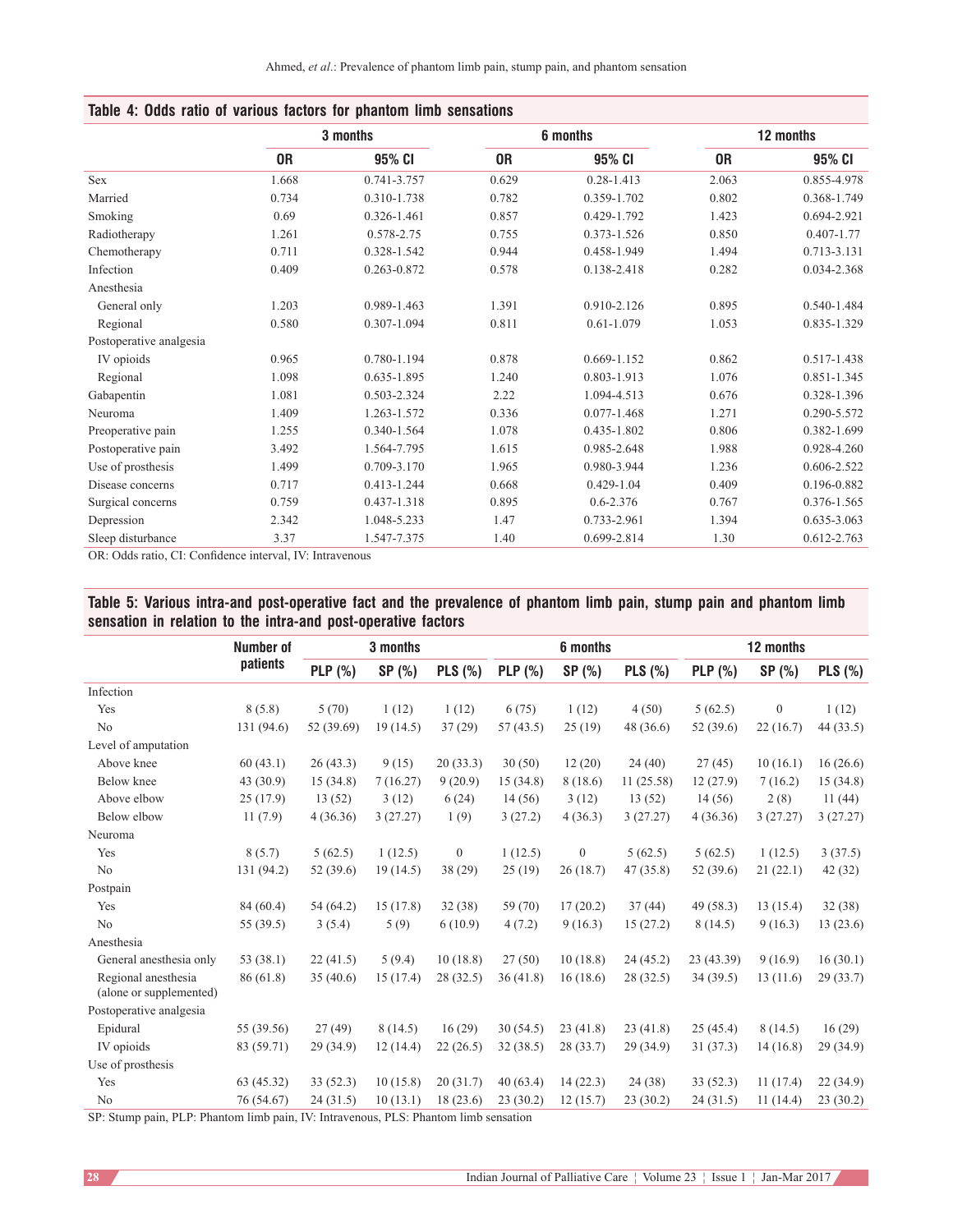|                         | Number of  |                | 3 months |                |                | 6 months  |                | 12 months      |          |                |
|-------------------------|------------|----------------|----------|----------------|----------------|-----------|----------------|----------------|----------|----------------|
|                         | patients   | <b>PLP</b> (%) | SP(%)    | <b>PLS (%)</b> | <b>PLP</b> (%) | SP (%)    | <b>PLS</b> (%) | <b>PLP</b> (%) | SP(%)    | <b>PLS</b> (%) |
| Chemotherapy            |            |                |          |                |                |           |                |                |          |                |
| Yes                     | 47(33.8)   | 18 (38.2)      | 10(21.2) | 15(31.9)       | 22(46.8)       | 9(19.1)   | 18 (38.2)      | 21(44.6)       | 6(12.7)  | 18 (38.2)      |
| No                      | 92(66.2)   | 39 (42.39)     | 10(10.8) | 23(25)         | 41 (44.5)      | 17(18.4)  | 34 (36.9)      | 36(39.1)       | 16(17.3) | 27(29.3)       |
| Radiotherapy            |            |                |          |                |                |           |                |                |          |                |
| Yes                     | 53 (38.12) | 24(45.2)       | 6 (11.3) | 13(24.5)       | 24(45.2)       | 9(16.9)   | 22(41.5)       | 22(41.5)       | 7(13.2)  | 16(30.1)       |
| No                      | 86 (61.87) | 33 (38.37)     | 14(16)   | 25(28.7)       | 39 (44.8)      | 17(19.7)  | 30(34.8)       | 35(40.6)       | 15(17.4) | 29 (33.4)      |
| Preoperative gabapentin |            |                |          |                |                |           |                |                |          |                |
| Yes                     | 86 (61.9)  | 33 (38.3)      | 15(17.4) | 23(26.7)       | 38(44.1)       | 18 (20.9) | 26(30.2)       | 37(43)         | 16(18.6) | 25(28.7)       |
| No                      | 53 (38.1)  | 24(45.2)       | 5(9.4)   | 15(28.3)       | 25(47.1)       | 8 (15)    | 26(30.2)       | 20(24)         | 6(11.3)  | 20(37.7)       |
| Preoperative pain       |            |                |          |                |                |           |                |                |          |                |
| Yes                     | 51 (36.6)  | 29(56.8)       | 7(13.7)  | 16(31.3)       | 34 (66.7)      | 8(15.6)   | 20(39.2)       | 25(49)         | 6(11.7)  | 15(29.4)       |
| No                      | 88 (63.3)  | 28 (31.8)      | 13(14.7) | 22(25)         | 29(52.7)       | 18(31)    | 32(36.3)       | 32(36.3)       | 16(18.1) | 30(34)         |
| Disease concerns        |            |                |          |                |                |           |                |                |          |                |
| Yes                     | 70(50.3)   | 27(38.5)       | 9(12.8)  | 16(22.8)       | 34 (48.5)      | 14(20)    | 21(30)         | 33(47.1)       | 14(20)   | 16(22.8)       |
| No                      | 69(49.6)   | 30(43.4)       | 11(15.9) | 22(31.8)       | 29(42)         | 12(17.3)  | 31 (44.9)      | 23(33.3)       | 8(11.5)  | 29(42)         |
| Surgical concerns       |            |                |          |                |                |           |                |                |          |                |
| Yes                     | 68 (48.9)  | 28(40.5)       | 9(13.2)  | 16(23.5)       | 35(51.4)       | 14(20.5)  | 24(35.2)       | 31(45.5)       | 14(20.5) | 20(29.4)       |
| No                      | 71 (51)    | 29(40.8)       | 11(15.4) | 22(30.9)       | 28 (39.4)      | 12(16.9)  | 28 (39.4)      | 26(36.6)       | 8(11.2)  | 25(35.2)       |

# **Table 6: Various preoperative factors and the prevalence of phantom limb pain, sensation, and stump in relation to the preoperative factors**

SP: Stump pain, PLP: Phantom limb pain, PLS: Phantom limb sensation

# **Infection**

Infection occurred in only eight patients. The prevalence and risk of developing PLP with infection were high whereas that of SP and PLS were low [Tables 2-5].

# **Postoperative severe pain**

Postoperative severe pain (NRS >6) had occurred in 84 (60.43%) patients. The prevalence and the risk of developing PLP, SP, and PLS were higher with severe postoperative pain [Tables 2-5].

### **Use of prosthesis**

The prosthesis was used by 63 (45.32%) patients and it had resulted in higher prevalence and risks of developing PLP, SP, and PLS [Tables 2-5].

#### **Phantom limb pain**

The prevalence and average intensity of the PLP remained almost same in the study [Table 7 and Figures 1 and 2].

The time of onset, resolution, and increase and decrease of intensity of pain intensity are described in Table 8.

The PLP was aggravated and relieved by various factors which are well described in Table 9.

The frequency and duration of PLP are well described in Tables 10 and 11.

In our study, only 23 patients had PLP in whole limb, but in them, there was gradual decrease in the area of the limb in about 18 patients and most of them felt that there was limb shortening.

In our study, 56, 63, and 57 patients were taking anticonvulsants such as gabapentin, with nearly 40%–50% relief of pain. While about 55, 29, and 15 patients were on strong opioid at 3, 6, and

12months with nearly 30%–40% relief (of them, in 14patients in whom the opioid were started within a week got the maximum benefit of 60%–70%, while in rest of patients in whom it was started late got moderate benefit). The daily opioid dose of in oral morphine equivalent had decreased from  $72 \pm 35.49$ mg/day to  $47.58 \pm 13.66$ mg/day and  $46 \pm 15.492$  mg/day at 6 and 12 months, respectively. Tramadol was used in 21, 20, and 18 patients at 3, 6, and 12 months, with pain relief up to 30%–40%. The nonsteroidal anti-inflammatory drugs were taken by 62, 62, and 57 patients at 3, 6, and 12 months, respectively. In three patients with neuroma, stump revision was done [Table 12].

# **PLP with stump pain and phantom limb sensation**

Among the patients with PLP, SP was present in 10, 12, and 8 patients, while PLS was present in 27 (47.36%), 33, and 23 patients at 3, 6, and 12 months, respectively. The OR for developing SP and PLS with PLP was high.

#### **Stump pain**

The prevalence of SP remained low and constant throughout the study period [Table 1 and Figure 2]. There was significant decrease in pain intensity (NRS) with time [Table 1 and Figure 1]. There were neuropathic features such as allodynia and hyperalgesia. The characteristics, frequency, and duration of SP are well described in Tables 10‑12.

#### **Phantom limb sensation**

The prevalence, frequency, and duration are well described in Tables 1, 10, and 11 [Figure 2].

In about 61.7% patients, the PLS occurred in the distal part of the limb, while in about 17.3% patients, it occurred near the proximal part, and in the rest of the patients, it occurred in the whole limb.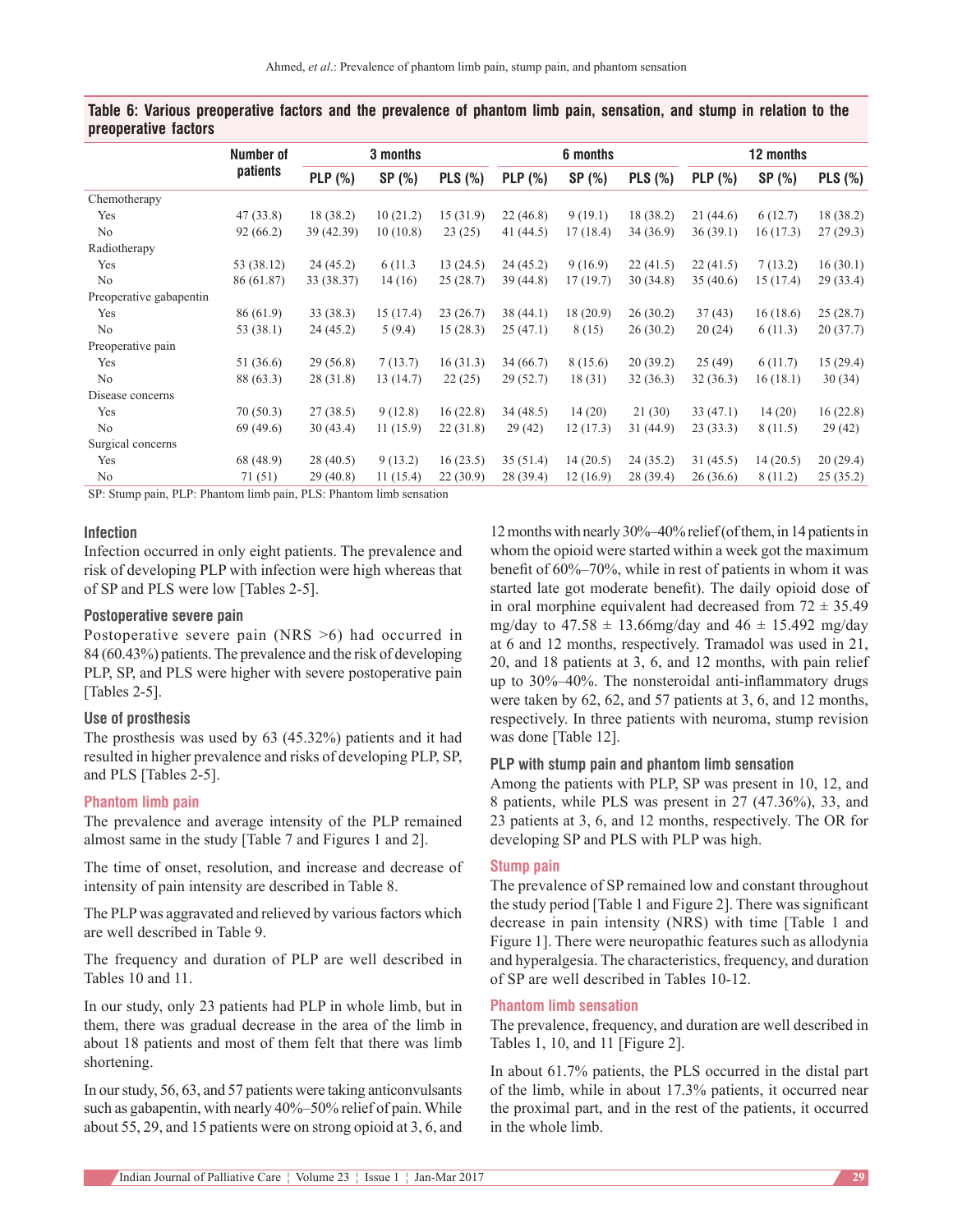# **Table 7: The prevalence of phantom limb pain, stump pain, phantom limb sensation, depression, sleep disturbance along with visual analog scale of phantom limb pain, stump pain at 3, 6, and 12 months**

|                                                                      | 3 months $(\%)$  | 6 months $(\%)$  | 12 months $(\%)$ |
|----------------------------------------------------------------------|------------------|------------------|------------------|
| <b>PLP</b>                                                           | 57(41)           | 63(45.3)         | 57(41)           |
| <b>SP</b>                                                            | 20(14.4)         | 26(18.75)        | 22(15.8)         |
| <b>PLS</b>                                                           | 38 (26.57)       | 52(37.1)         | 45(32.4)         |
| <b>PLP NRS</b>                                                       | $4.63 \pm 2.225$ | $4.79 \pm 2.322$ | $4.63 \pm 2.225$ |
| <b>SP NRS</b>                                                        | $7.00 \pm 1.257$ | $4.81 \pm 2.350$ | $3.59 \pm 1.593$ |
| Depression                                                           | 37(26.61)        | 56 (40.28)       | 37(26.61)        |
| Sleep disturbance                                                    | 45 (32.37)       | 57(41.0)         | 44 (31.65)       |
| MDC. Mumoriaal rating aaala. CD: Ctumn noin. DLD: Dhantom limb noin. |                  |                  |                  |

NRS: Numerical rating scale, SP: Stump pain, PLP: Phantom limb pain, PLS: Phantom limb sensation

PLS was observed in 47.3% and 52.3% patients with PLP, at 3, 12, and 6 months and the risk of developing PLS was very high among the patients with PLP.

The PLS may be kinetic (25 patients), kinesthetic (49 patients), or superadded sensation (12 patients). At the end of 12 months, about 32.37% of patients felt that gradually their sensation of limbs has become proximal (telescoping).

## **Psychological factors**

# **Depression and sleep disturbance**

The prevalence and risk of developing PLP, SP, and PLS with depression are high. The sleep disturbance leads to higher prevalence of PLP and PLS, where the prevalence and risk of developing SP are low [Tables 13 and 14]. The risk of

|  | Table 8: The onset, resolution, and increase and decrease in pain intensity of phantom limb pain with time |  |
|--|------------------------------------------------------------------------------------------------------------|--|
|  |                                                                                                            |  |

|    |  |    | 6-12 months |
|----|--|----|-------------|
| 18 |  |    |             |
|    |  |    |             |
|    |  | 18 |             |
|    |  |    |             |
|    |  |    |             |

# **Table 9: Characteristics factors for phantom limb pain**

| <b>Aggravating factors</b> | <b>Number of patients</b> | <b>Relieving factors</b>   | <b>Number of patients</b> | <b>Description of pain</b> | <b>Number of patients</b> |
|----------------------------|---------------------------|----------------------------|---------------------------|----------------------------|---------------------------|
| Morning                    | 34                        | Heat                       | 23                        | Shooting                   | 34                        |
| Rubbing against clothes    | 18                        | Rubbing against<br>clothes | 17                        | Stabbing                   | 23                        |
| Prosthesis use             | 31                        | Pressure                   | 16                        | Burning                    | 21                        |
| Walking                    | 12                        | Cold                       | 28                        | Squeezing                  | 24                        |
| Cold weather               |                           | Exercise                   | 24                        | Boring                     | 12                        |
| Exercise                   | 14                        | Scratching                 | 26                        | Throbbing                  | 36                        |

### **Table 10: Frequency of phantom limb pain, stump pain, and phantom limb sensation during the various period**

|            | <b>PLP</b>      |                 |                  | SΡ                 |                 |                  | <b>PLS</b>      |                 |                     |  |
|------------|-----------------|-----------------|------------------|--------------------|-----------------|------------------|-----------------|-----------------|---------------------|--|
|            | 3 months<br>(%) | 6 months<br>(%) | 12 months<br>(%) | 3 months<br>$(\%)$ | 6 months<br>(%) | 12 months<br>(%) | 3 months<br>(%) | 6 months<br>(%) | 12 months<br>$(\%)$ |  |
| Continuous |                 |                 | 0                | 12(8.63)           | 10(7.19)        | 11(7.91)         |                 |                 | 0                   |  |
| Days       | 55(39.5)        | 55(39.5)        | 39(28)           | 8(5.7)             | 14(10.07)       | 11(7.91)         | 36(25.89)       | 40(28.77)       | 36(25.89)           |  |
| Week       | 2(1.43)         | 7(5.03)         | 18(12.9)         |                    |                 |                  | 2(1.43)         | 12(8.63)        | 7(5.03)             |  |
| Month      |                 |                 | 0                |                    |                 |                  |                 | 2(1.43)         | 2(1.43)             |  |

PLP: Phantom limb pain, PLS: Phantom limb pain, SP: Stump pain

# **Table 11: The duration of phantom limb pain, stump pain, and phantom limb sensation during the various period**

|             | <b>PLP</b>      |                 |                  | SΡ              |                 |                  | <b>PLS</b>      |                 |                  |
|-------------|-----------------|-----------------|------------------|-----------------|-----------------|------------------|-----------------|-----------------|------------------|
|             | 3 months<br>(%) | 6 months<br>(%) | 12 months<br>(%) | 3 months<br>(%) | 6 months<br>(%) | 12 months<br>(%) | 3 months<br>(%) | 6 months<br>(%) | 12 months<br>(%) |
| Continuous  |                 | 0               | $\left( \right)$ | 12(8.63)        | 10(7.19)        | 11(7.91)         |                 |                 | $\mathbf{0}$     |
| $>10$ min   | 19 (13.66)      | 23(16.54)       | 12(8.63)         | 2(1.43)         | 3(2.15)         | 2(1.3)           | 15(10.79)       | 5(3.59)         | 20(14.38)        |
| $10-20$ min | 11(7.91)        | 16(11.51)       | 22(15.82)        | 1(0.71)         | 2(1.43)         | 3(2.15)          | 9(6.47)         | 33 (23.74)      | 11(7.91)         |
| $>20$ min   | 18 (12.94)      | 14(10.07)       | 15 (10.79)       | 2(1.43)         | 3(2.15)         | 2(1.43)          | 8(5.75)         | 10(7.19)        | 6(4.31)          |
| $>60$ min   | 9(6.47)         | 10(7.19)        | 8(5.75)          | 5(3.59)         | 8(5.75)         | 4(2.87)          | 6(4.31)         | 4(2.87)         | 8(5.75)          |

PLP: Phantom limb pain, PLS: Phantom limb sensation, SP: Stump pain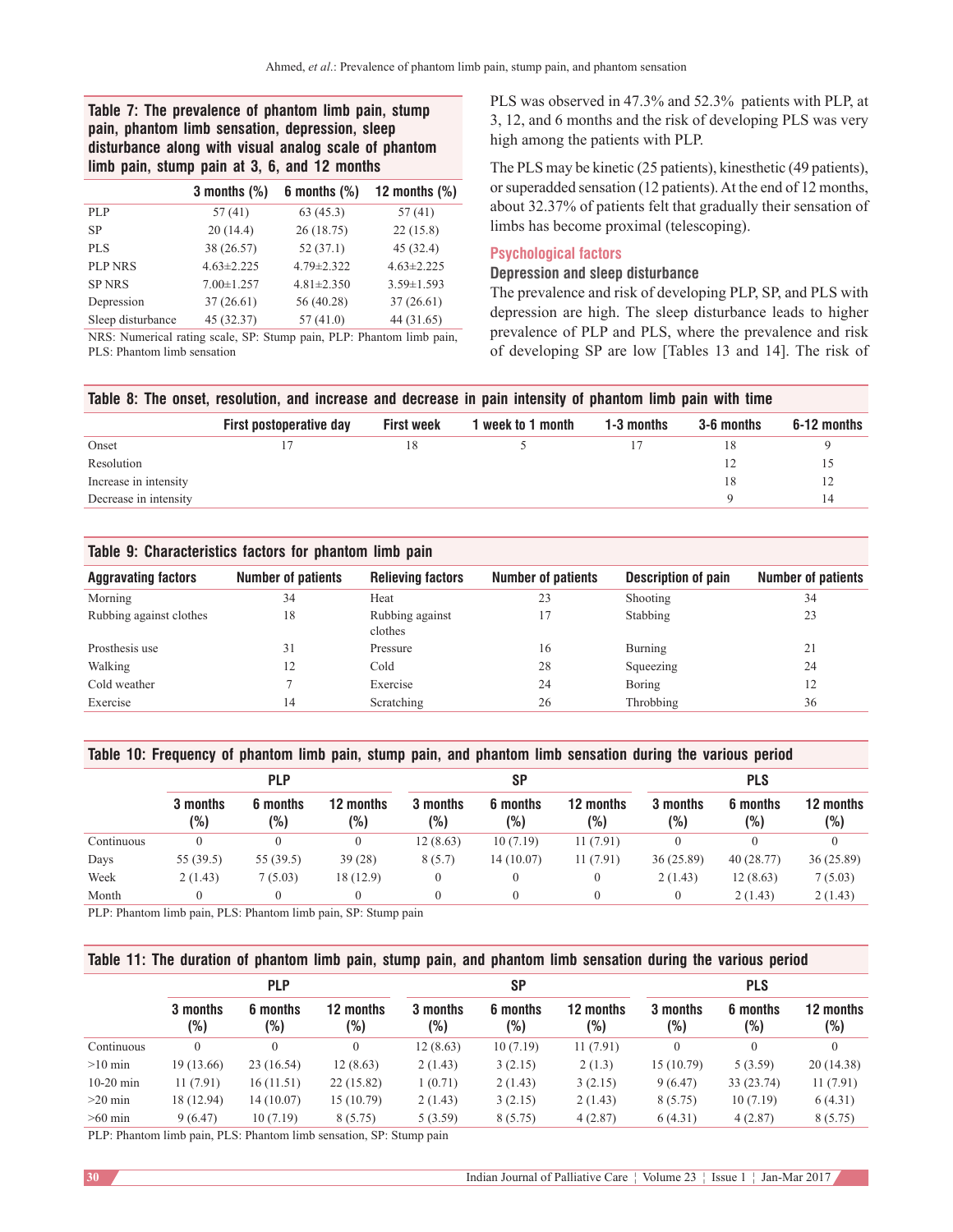developing PLP and PLS with depression is found to be low [Tables 3,4,7].

# **Performance status**

The performance status improves in cancer amputees over a

# **Table 12: Number of patients on medications and their average dose**

|                                          | 3 months             | 6 months       | 12 months       |
|------------------------------------------|----------------------|----------------|-----------------|
| Number of<br>patients on<br>morphine     | 55                   | 29             | 15              |
| Morphine<br>dose (mg/day)                | $72\pm35.49$         | 47.58±22.91    | $46 \pm 15.492$ |
| Number of<br>patients on<br><b>NSAID</b> | 62                   | 62             | 57              |
| Number of<br>patients on<br>gabapentin   | 56                   | 63             | 57              |
| Gabapentin<br>dose (mg/day)              | $625.00 \pm 230.612$ | 592.06±213.497 | 631.57±193.795  |
| Number of<br>patients on<br><b>TCA</b>   | 26                   | 21             | 18              |
| Number of<br>patients on<br><b>SSRI</b>  | 16                   | 15             | 16              |

SSRI: Serotonin reuptake inhibitors, TCA: Tricyclic antidepressant, NSAIDS: Nonsteroidal anti‑inflammatory drug

period of 1 year and it is significantly worse in patients with both PLP and SP  $(P < 0.05)$  [Table 15].

# **Discussion**

# **Prevalence of PLP**

In our study, we had found a higher prevalence of PLP among the amputated cancer patients. Our prevalence was 41% at 3 and 12 months and 45.3% at 6 months. The few other studies done in cancer patients had also found higher prevalence of PLP in the range of 46.7%–76%.<sup>[25-27]</sup>

The previous studies have also shown very higher incidences (49%–88%) [Table 16].[2] However, in two recent studies done in Asian population in Singapore and African traumatic amputees had showed lower incidence of 25% and 32.5%, respectively.<sup>[3,4]</sup> There was PLP in 68% of the amputees (19 out of 28) in landmine accident survivors in Cambodia and Kurdistan.[5]

In our study, the prevalence remained almost static throughout the period of study, which was similar to earlier prospective studies.[15,16] Some earlier studies also found that the PLP improves with time and even disappears.<sup>[19,42]</sup>

There was increase in PLP in about 18 and 12 patients at 6 and 12 months. Interestingly, one previous case report found that the increase in PLP was consistent with local cancer recurrence.[43] However, in our study, we did not recorded the cancer stage at the time of increase in PLP.

**Table 13: The relationship between depression and sleep disturbance with phantom limb pain, stump pain, and phantom sensation**

|                   | plp             |                               |                      | SP              |                 |                  | <b>PLS</b>      |                 |                  |
|-------------------|-----------------|-------------------------------|----------------------|-----------------|-----------------|------------------|-----------------|-----------------|------------------|
|                   | 3 months<br>(%) | 6 months<br>(%)               | 12 months<br>(%)     | 3 months<br>(%) | 6 months<br>(%) | 12 months<br>(%) | 3 months<br>(%) | 6 months<br>(%) | 12 months<br>(%) |
| Depression        | 24(42.1)        | 38(60.1)                      | 26(45.61)            | 6(30)           | 13 (50)         | 4(18.18)         | 15(39.47)       | 24(46.15)       | 14(31.11)        |
| Sleep disturbance | 38 (66.67)      | 35(55.55)                     | 27 (47.36)           | 9(45)           | 7(26.92)        | 7(31.81)         | 20(52.63)       | 24(46.15)       | 16(35.55)        |
| $\mathbf{r}$      |                 | $\mathbf{r} \cdot \mathbf{r}$ | $\sim$ $\sim$ $\sim$ |                 |                 |                  |                 |                 |                  |

PLP: Phantom limb pain, PS: Phantom limb sensation, SP: Stump pain



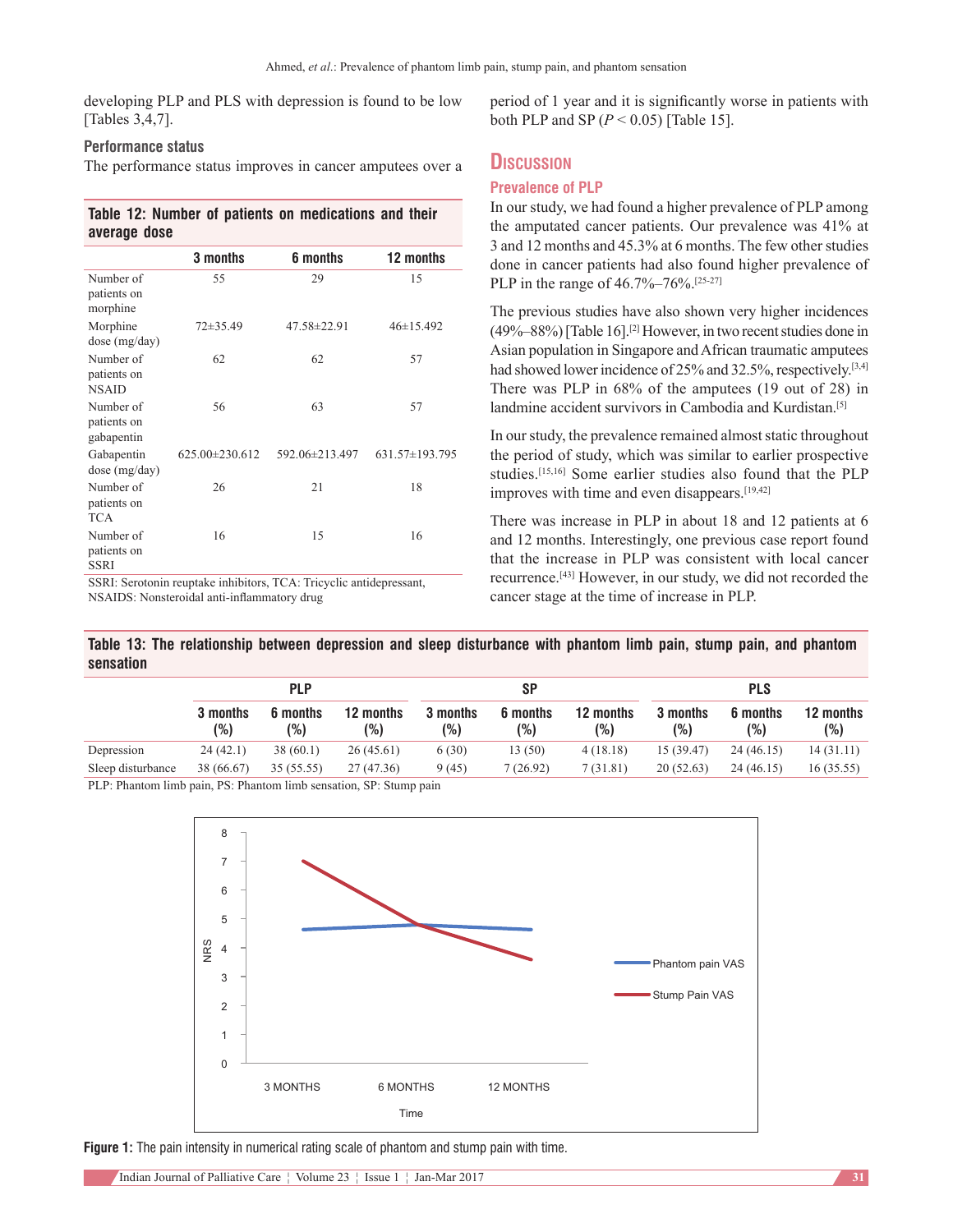

**Figure 2:** The number of patients with phantom pain, stump pain and phantom sensation with time.

**Table 14: Risk of developing depression and sleep disturbance with phantom limb pain, stump pain, and phantom sensation**

|           | Time      |       | <b>Depression</b> | <b>Sleep disturbance</b> |                 |  |
|-----------|-----------|-------|-------------------|--------------------------|-----------------|--|
|           |           | 0R    | 95% CI            | 0R                       | 95% CI          |  |
| PLP       | 3 months  | 3.860 | 1.748-8.524       | 21.429                   | 8.284-55.431    |  |
|           | 6 months  | 4.898 | 2.358-10.174      | 3.068                    | 1.521-6.19      |  |
|           | 12 months | 5.413 | 2.381-12.311      | 3.441                    | 1.633-7.25      |  |
| SP        | 3 months  | 1.217 | $0.430 - 3.493$   | 1.886                    | 0.719-4.946     |  |
|           | 6 months  | 1.628 | 0.691-3.837       | 0.464                    | $0.181 - 1.192$ |  |
|           | 12 months | 0.566 | 0.178-1.797       | 1.009                    | 0.379-2.683     |  |
| <b>PS</b> | 3 months  | 2.342 | 1.048-5.233       | 3.378                    | 1.547-7.375     |  |
|           | 6 months  | 1.473 | 0.733-2.961       | 1.403                    | 0.699-2.814     |  |
|           | 12 months | 1.394 | $0.635 - 3.03$    | 1.3                      | $0.612 - 2.763$ |  |

OR: Odds ratio, CI: Confidence interval, PLP: Phantom limb pain, PS: Phantom sensation, SP: Stump pain

#### **Onset of PLP**

In our study, PLP started as early as the next postoperative day in 33.34% of patients and within 1 week in 35% of patients. Various previous studies have also found early onset on PLP within a few days after surgery in most of the patients.[15,18,31,32,36]

#### **Frequency of PLP**

PLP was constant in nature in about six patients, whereas in rest of the patients, it occurred either as a few episodes per day or per week. Kooijman *et al*. also found that nine out of 37 PLP had constant PLP, whereas other had intermittent PLP occurring as a few episodes per day or week.<sup>[14]</sup> In an Asian study in Singapore, the PLP was constant in 8% and intermittent daily in 42% of patients.[3] Jensen *et al*. also found that PLP was constant in 47% of patients and intermittent daily in 35% of patients.<sup>[19]</sup> Two previous studies by Wartan *et al*. and Nikolajsen *et al*. also reported similar findings.[15,16,18]

#### **Character of PLP and stump pain**

The PLP and SP were found to be sharp, tingling, shooting, stabbing, throbbing, and aching in character; most of them have more than two types of pain, which is similar to previous studies by Ehde *et al*. and Jensen *et al* [Tables 9 and 17].[17,18]

### **Aggravating and relieving factors**

The PLP and SP were aggravated or relieved by various factors such as in the morning, by rubbing against clothes, by wearing prosthesis, exercise, walking, cold weather, application of heat, and pressure and scratching. Earlier studies have also found that rest, heat, a firm pressure applied to the stump, use of prosthesis and distraction, changes in weather, chronic problems with the prosthesis, mental stress, fatigue, intestinal and back problems, acute stump problems lead to increase in PLP.[15‑17,19‑23] Weiss *et al*. found that prosthesis use had decreased the development of PLP.[44]

## **Preoperative factors**

There was high prevalence of PLP among the patients with preoperative pain, which was similar to earlier studies.<sup>[28, 35,45]</sup> Interestingly, a few other studies also showed contradicting results.[2,14,29] The PLP was similar in character to preamputation pain in nearly more than 30% of patients.[19,46]

Patient with postoperative complications as in infection, neuromas have a higher risk of developing PLP throughout the period of the study, whereas these complications resulted in increased risk of development of SP and PLS occasionally. There was a strong association between neuroma and PLP at 3 and 12 months, not at the 6 months. However, in an earlier study by Lacoux *et al*., they did not find any association between them.[4]

#### **Level of amputation and PLP**

There was increased prevalence of PLP among the patients with proximal level of amputations as compared to the distal ones. Previous studies had shown a very high prevalence of  $68\% - 88\%$ with hemipelvectomy and 40%–88% with hip disarticulation.<sup>[2,47]</sup>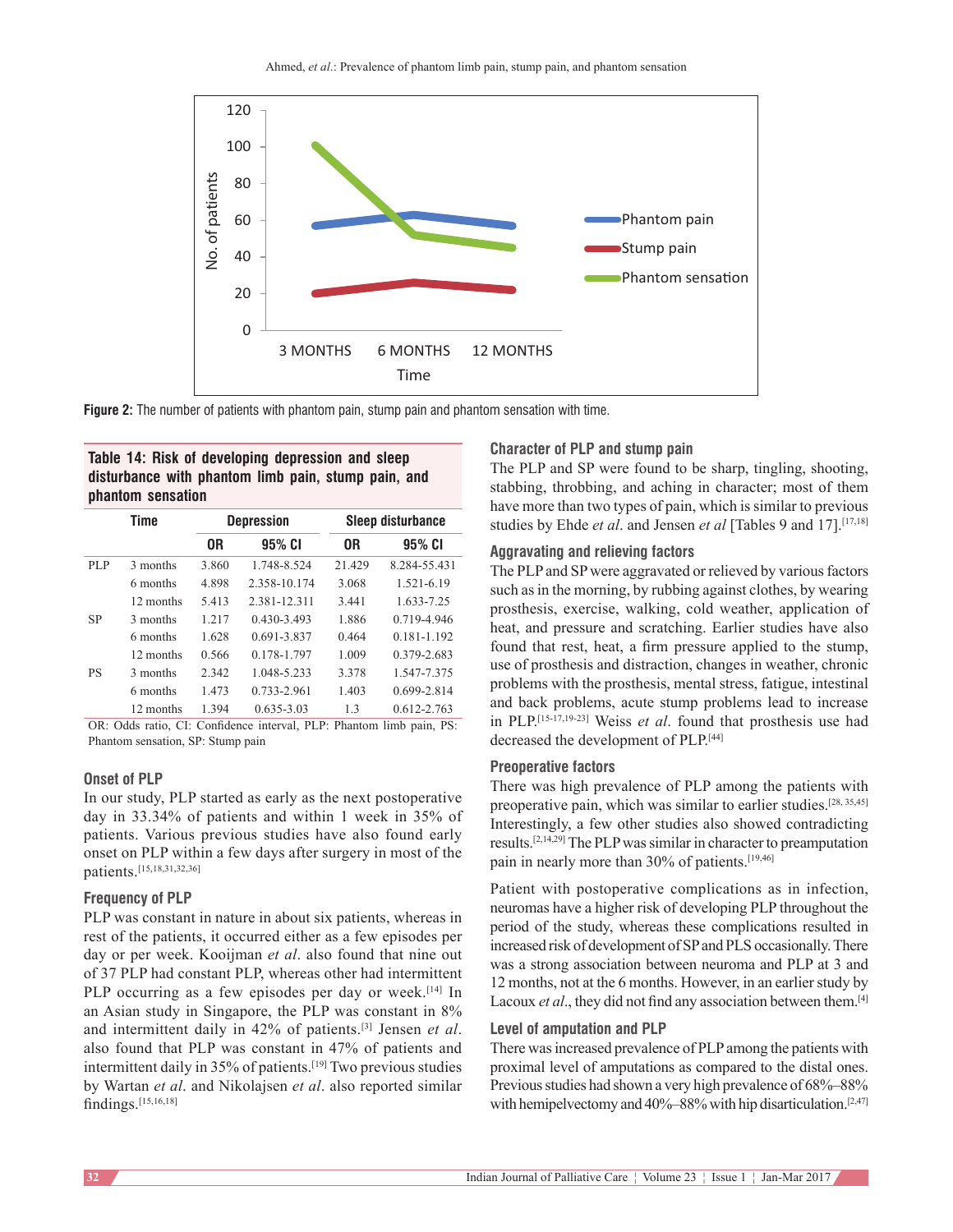| <b>Total mean</b><br><b>KP</b> score | <b>KP</b> score in patients in<br>relation to PLP |                   | <b>KP</b> score in patients in<br>relation to SP |                   | <b>KP</b> score in patients in<br>relation to PS |                                                                                                                               |
|--------------------------------------|---------------------------------------------------|-------------------|--------------------------------------------------|-------------------|--------------------------------------------------|-------------------------------------------------------------------------------------------------------------------------------|
|                                      | <b>PLP</b><br>present                             | <b>PLP</b> absent | <b>SP</b> present                                | <b>SP</b> absent  | <b>PLS</b><br>present                            | <b>PLS absent</b>                                                                                                             |
| $65.61 \pm 12.5$                     |                                                   |                   |                                                  | ۰                 |                                                  |                                                                                                                               |
| $69.06 \pm 12.62$                    | $64.56 \pm 13.23$                                 | $69.76 \pm 10.42$ | $71.50 \pm 13.48$                                | $68.66 \pm 12.48$ | $68.68 \pm 12.98$                                | $69.21 \pm 12.98$                                                                                                             |
| $70.72 \pm 12.72$                    | $66.67 \pm 12.70$                                 | 74.08±11.79       | $69.65 \pm 12.16$                                | $75.38 \pm 14.20$ | $69.23 \pm 13.11$                                | $71.61 \pm 12.47$                                                                                                             |
| $71.44 \pm 12.99$                    | $68.95 \pm 13.32$                                 | $73.17 \pm 12.55$ | $70.42 \pm 12.55$                                | 76.82±14.27       | $69.11 \pm 13.45$                                | $72.55 \pm 12.69$                                                                                                             |
|                                      |                                                   |                   |                                                  |                   |                                                  | PLS: Phantom limb sensation SP: Stump pain KP: Karnofsky performance status PLP: Phantom limb pain PS: Phantom limb sensation |

**Table 15: Performance status (Karnofsky performance status score) at baseline and postoperative period and with the presence of phantom limb pain, stump pain, and phantom limb sensation**

PLS: Phantom limb sensation, SP: Stump pain, KP: Karnofsky performance status, PLP: Phantom limb pain, PS: Phantom limb sensation

# **Table 16: The incidence of phantom limb pain as found in various earlier studies**

| Year | <b>Authors</b>                      | <b>Patients</b> | <b>Incidence</b> |
|------|-------------------------------------|-----------------|------------------|
| 1941 | Riddoch <sup>[28]</sup>             |                 | 50               |
| 1948 | Henderson and Smyth <sup>[29]</sup> | 300             | $\overline{4}$   |
| 1969 | Appenzeller and Bicknell[30]        | 34              | 56               |
| 1973 | Parkes <sup>[31]</sup>              | 46              | 61               |
| 1978 | Carlen et al.[32]                   | 73              | 67               |
| 1983 | Jensen et al.[18]                   | 58              | 72               |
| 1983 | Sherman et al. <sup>[33]</sup>      | 764             | 85               |
| 1985 | Wall et al. <sup>[2]</sup>          | 25              | 88               |
| 1991 | Pohjolainen <sup>[34]</sup>         | 124             | 59               |
| 1994 | Houghton et al.[35]                 | 176             | 78               |
| 1995 | Krane and Heller <sup>[36]</sup>    | 24              | 83               |
| 1997 | Montoya et al.[23]                  | 32              | 50               |
| 1997 | Wartan et al. <sup>[16]</sup>       | 526             | 55               |
| 1997 | Nikolajsen et al. <sup>[15]</sup>   | 56              | 75               |
| 1998 | Wilkins et al. <sup>[37]</sup>      | 33              | 49               |
| 2000 | Kooijman et al. <sup>[14]</sup>     | 72              | 51               |
| 2002 | Lacoux et al. <sup>[4]</sup>        | 40              | 32.5             |
| 2008 | Schley et al. <sup>[38]</sup>       | 65              | 44.6             |
| 2005 | Ephraim et al.[39]                  | 913             | 79.9             |
| 2002 | Alamo Tomillero <sup>[40]</sup>     | 53              | 26               |
| 2001 | Gallagher et al. <sup>[41]</sup>    |                 | 69.2             |
| 2000 | Ehde et al. <sup>[17]</sup>         | 255             | 72               |
| 1994 | Houghton et al.[35]                 |                 | 82               |

# **Table 17: The characteristics of stump pain**

| <b>Characteristics</b> | <b>Number of patients</b> |
|------------------------|---------------------------|
| Aching                 | 11                        |
| Hot-burning            | 5                         |
| Stabbing               | $\overline{c}$            |
| Tingling               | 7                         |
| Throbbing              | $\overline{c}$            |
| Boring                 | 8                         |
| Shocking               | 7                         |

# **Anesthesia and PLP**

The risk of developing PLP and SP was greater with general anesthesia. Risk of developing PLS was higher with general anesthesia till 6 months, and after that, risk was greater with regional anesthesia. Interestingly in a recent study, Sahin *et al*. also found that anesthetic technique had no effect in the development of PLP, SP, and PLS.<sup>[24]</sup> In addition, a few other previous studies could not come find any relationship between PLP and epidural analgesia.<sup>[48-51]</sup>

# **Duration of PLP**

The duration of PLP was <1 h in most of the patients (about 85% throughout the study period). However, in one earlier study by Sherman *et al*., they found that the duration of PLP was <1 h in only 20% of patients.<sup>[19]</sup>

# **Prevalence of stump pain**

The prevalence of SP was lower and remained almost static (14.4%, 18.75%, and 15.8% at 3, 6, and 12 months, respectively) whereas previous studies have reported a higher prevalence between 32% and 93% [Table 18].[16,39,41,52-55] Interestingly, in one African study, the traumatic amputees had incidence of up to 100%.[4] However, another two recent study showed little higher incidence of SP of up to 39% and 61.5% [Table 18].<sup>[3,38]</sup> With the SP, there was higher occurrence of neuropathic features such as allodynia and hyperalgesia in our study, which was similar to previous studies.[14,15,18,21]

# **Prevalence of phantom limb sensation**

PLS was very high at 3 months with a prevalence of 71.2%, which gradually decreased to 37.1% and 32.4% at 6 and 12 months, respectively. Previous studies have reported a prevalence of 63%–90% [Table 18].[3,21] The PLS was found to be very high among the African traumatic amputees (92.5%) and another Asian study had also reported a high incidence of 63% [Table 18].<sup>[3,4]</sup> Another recent study reported a similar incidence of 53.8% [Table 18].<sup>[38]</sup>

In our study, there was no change in the intensity of the PLP with time, whereas the intensity has decreased significantly for SP after 3 months.

# **Relationship of PLP with stump pain and phantom limb sensation**

There was higher risk of developing SP and PLS among the patients with PLP, which is similar to earlier study by Sherman *et al*. and Sin *et al*. [3,19]

# **Phantom limb sensation and telescoping**

The PLS in the distal part of the limb gradually approached the residual limb with time (telescoping) in 45 (32.37%) patients,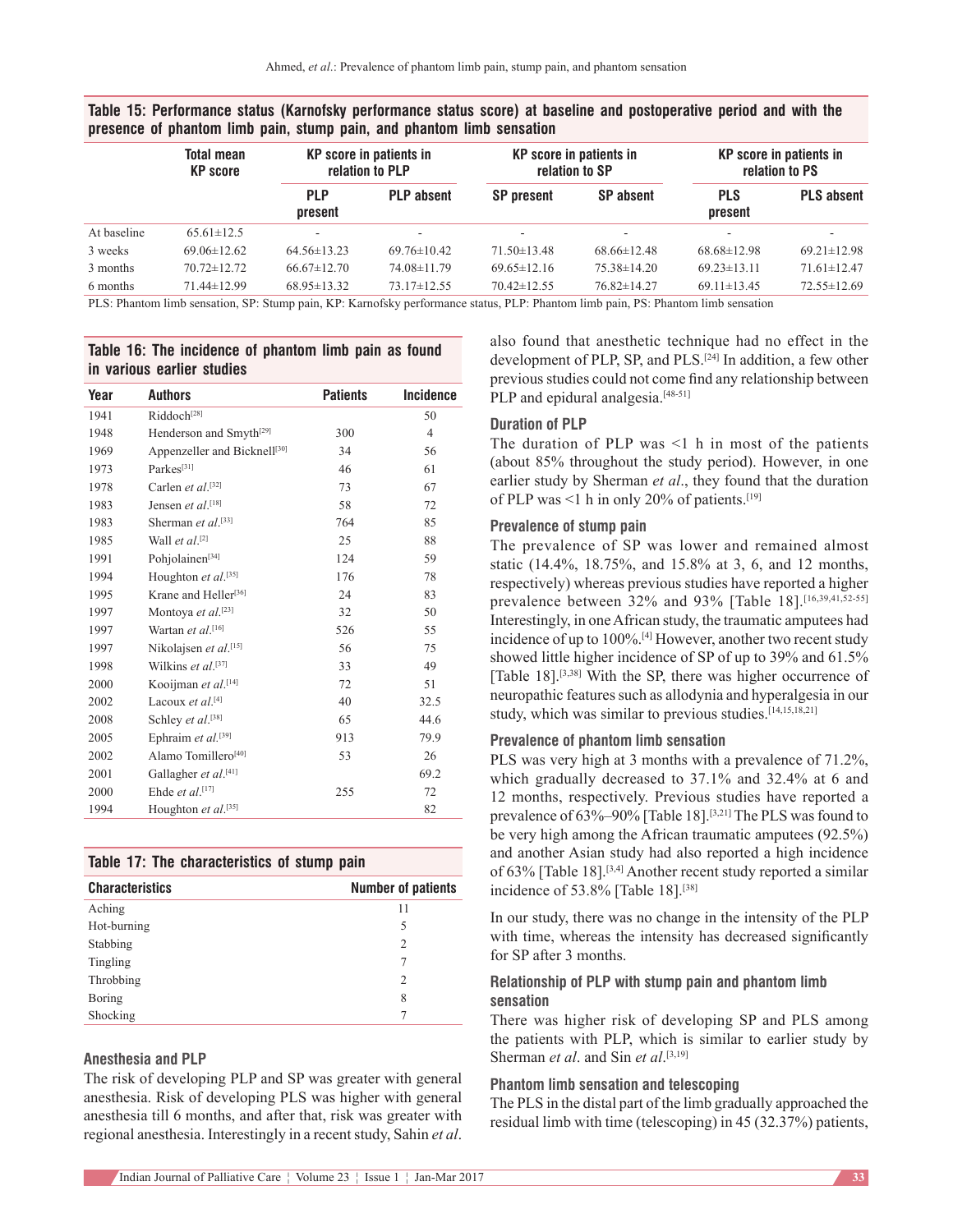# **Table 18: Epidemiology of stump pain and phantom limb sensation among various previous studies**

| Year | <b>Authors</b>                     | Incidence of PLS | Incidence of SP |
|------|------------------------------------|------------------|-----------------|
| 2002 | Lacoux <i>et al</i> [4]            | 92.5%            | 100             |
| 2001 | Gallagher et al.[41]               |                  | 48.1            |
| 2000 | Ehde et al. <sup>[17]</sup>        | 74               | 79              |
| 2005 | Ephraim et al. <sup>[52]</sup>     |                  | 67.5%           |
| 2006 | Richardson et $al$ <sup>[52]</sup> |                  | 51              |
| 2008 | Schley et al. <sup>[38]</sup>      | 53.8             | 61.5            |
| 2000 | Kooijman et al. <sup>[14]</sup>    | 49               | 76              |
| 1994 | Houghton et al.[35]                | 78               |                 |
| 1997 | Wartan et al. <sup>[16]</sup>      |                  | 56              |

PLS: Phantom limb sensation, SP: Stump pain

which was also present in 11 (35%) and 10 (25%) patients in a previous Asian and African study.[3,4] Telescoping phenomenon was also reported by previous studies.<sup>[14-16,18,21]</sup>

# **PLP and sex differences**

Although a few earlier studies had shown that PLP was more common in women, our study and a few other studies had shown no sex differences in PLP.[39,50,51,56] In most of earlier, the sample size was very small to capture any potential difference of the occurrence of PLP among the two genders. It was well known that both man and woman perceive and express pain in different ways, which may be due to difference in body size, neural organization, humoral responses, social expectations, psychological differences, and use of different coping mechanism for pain.[57,58]

# **Postoperative pain**

There was higher prevalence of PLP and PLS among the patients with severe postoperative pain, with lower prevalence of SP.

# **PLP and psychological factors**

In our study, there was higher prevalence of depression among the patients with PLP. In another study, Lacoux *et al*. also found a higher incidence (62%) of low mood among amputees with PLP.[4] There was also a moderate prevalence of depression among the patients with PLS (31%–46%), which is similar to the study of Lacoux *et al*. [4] There was also higher prevalence of sleep disturbance among the patients with PLP, and among the patients with depression and sleep disturbance, there was high chances of development of PLP and PLS.

# **PLP and performance status**

The performance status was found to be low and it had improved with time in amputated cancer patients. The presence of PLP and SP leads to considerable lowering of performance status of the amputated patients which is a new finding in our study.

Limitations of the study are as follows.

- Our study design being an observational cohort study
- Noninterventional type of the study
- Only pharmacological treatment given for the phantom limb phenomena was analyzed
- For analysis of prevalence of phantom phenomenon, longer follow‑up may be needed
- Preventive measures are not analyzed in this study
- Impact of phantom phenomenon on the quality of life was not analyzed
- The study was done among the cancer patients, and the role other factors in phantom phenomenon among the traumatic amputees, in gangrene, etc., may be different
- In addition, no imaging studies such as functional MRI were not done.

# **Conclusion**

The prevalence of PLP and PLS was found to be higher among the amputated cancer patients, whereas prevalence of SP was found to be lower. The PLP and PLS were found to be higher among the patients with preamputation pain, smoking, chemotherapy, receiving general anesthesia, receiving IV opioid postoperative analgesia, proximal level of amputation, patients developing neuroma, infection and severe immediate postoperative pain. The presence of PLP also increases the risk of developing SP and PLS. Further, PLP and PLS had led to increased incidence of sleep disturbance and depression among the amputees.

#### **Financial support and sponsorship** Nil.

# **Conflicts of interest**

There are no conflicts of interest.

# **References**

- 1. Keil G. So-called initial description of phantom pain by Ambroise Paré. Fortschr Med 1990;108:62‑6.
- 2. Wall R, Novotny‑Joseph P, Macnamara TE. Does preamputation pain influence phantom limb pain in cancer patients? South Med J 1985;78:34‑6.
- 3. Sin EI, Thong SY, Poon KH. Incidence of phantom limb phenomena after lower limb amputations in a Singapore tertiary hospital. Singapore Med J 2013;54:75-81.
- 4. Lacoux PA, Crombie IK, Macrae WA. Pain in traumatic upper limb amputees in Sierra Leone. Pain 2002;99:309‑12.
- 5. Husum H, Resell K, Vorren G, Heng YV, Murad M, Gilbert M, *et al.* Chronic pain in land mine accident survivors in Cambodia and Kurdistan. Soc Sci Med 2002;55:1813‑6.
- 6. Woolf CJ, Shortland P, Coggeshall RE. Peripheral nerve injury triggers central sprouting of myelinated afferents. Nature 1992;355:75‑8.
- 7. Flor H, Elbert T, Mühlnickel W, Pantev C, Wienbruch C, Taub E. Cortical reorganization and phantom phenomena in congenital and traumatic upper-extremity amputees. Exp Brain Res 1998;119:205-12.
- 8. Doubell TP, Mannion RJ, Woolf CJ. The dorsal horn: State-dependent sensory processing, plasticity and the generation of pain. In: Wall PD, Melzack R, editors. Textbook of Pain. 4<sup>th</sup> ed. Edinburgh: Churchill Livingstone; 1999. p. 165‑81.
- 9. Nikolajsen L, Hansen CL, Nielsen J, Keller J, Arendt‑Nielsen L, JensenTS. The effect of ketamine on phantom pain: A central neuropathic disorder maintained by peripheral input. Pain 1996;67:69‑77.
- 10. Chabal C, Jacobson L, Russell LC, Burchiel KJ. Pain response to perineuromal injection of normal saline, epinephrine, and lidocaine in humans. Pain 1992;49:9‑12.
- 11. Sherman RA, Bruno GM. Concurrent variation of burning phantom limb and stump pain with near surface blood flow in the stump. Orthopedics 1987;10:1395‑402.